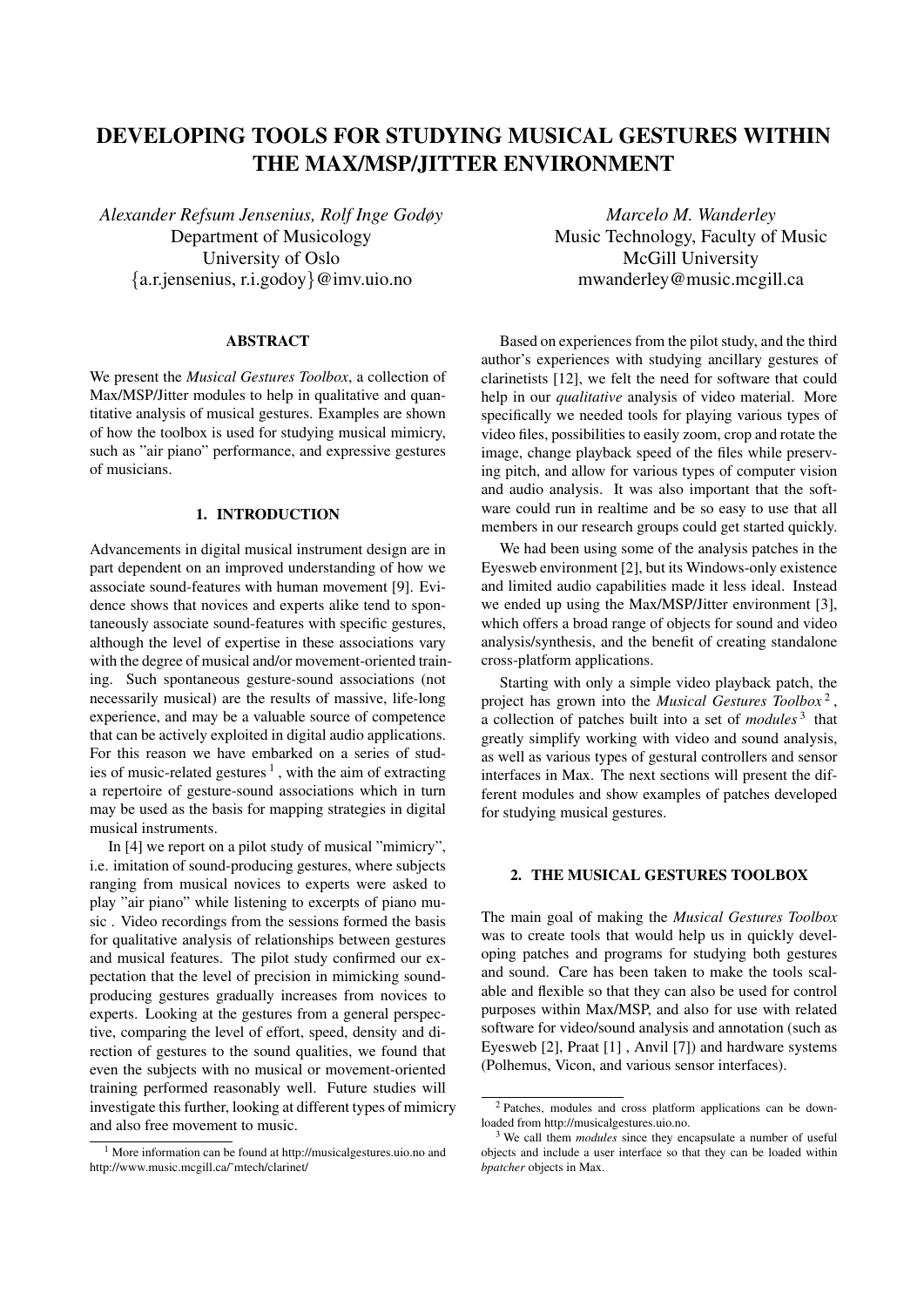

Figure 1. Screenshot of a patch, built with modules from the *Musical Gestures Toolbox*, used for analysis of relationships between music and free dance movements.

# 2.1. The main modules

The basis for all patches built with the *Musical Gestures Toolbox* are the *source* and *adjustment* modules. They can be seen in the upper left corner of Figure 1. The *source* module includes options for grabbing video directly from a connected DV or web camera, and for playback of any QuickTime-readable video file. Besides easy access to video scrubbing and looping functions, we have also implemented the possibility to change the playback rate while preserving pitch (using the *gizmo˜* pitch shifter available in Max/MSP 4.5). This allows for studying gestures in slow motion, still hearing the original pitch and, to a certain extent, the original timbral qualities. It is similarly useful when analysing different performances where it is necessary to adjust the playback speed to maintain synchronization. Another practical feature is that the playback resolution of the video stream can be changed on the fly, making it possible to work with big patches where adjustments and monitoring can be done at low resolution, before full resolution files are saved in non-realtime.

The *adjustment* module allows for changing brightness, contrast and saturation, as well as controlling zoom, rotation and cropping. In our analytical studies, we find that we often want to zoom in "as much as possible" while still keeping all the person's movements within the frame. To avoid adjusting this manually, which can be tedious when working with long video files, we have implemented an auto-crop function which crops the image based on the maximum contraction values. It is also possible to use the crop-function to focus on a specific part of the image, for example the hand region (see Figure 2).



Figure 2. The cropping function in the *adjustment* module makes it easy to zoom and crop the video by clicking and dragging in the source window. Cropping can also be done automatically based on maximum contraction.

The *motion* module can show a number of different video streams (regular, grayscale, quantity of motion, binary quantity of motion, edge detection, inverted or ghost view). It can also display the maximum and running contraction of the person (as bounding boxes), and the centre of gravity in the image. The contraction and centre of gravity can easily be turned on and off, and the colours can be changed to ensure that they are visible on top of the various video streams. For our qualitative analysis, these features are particularly interesting, since they enhance movements that are not so easily seen in the original video. The module also outputs running data values of the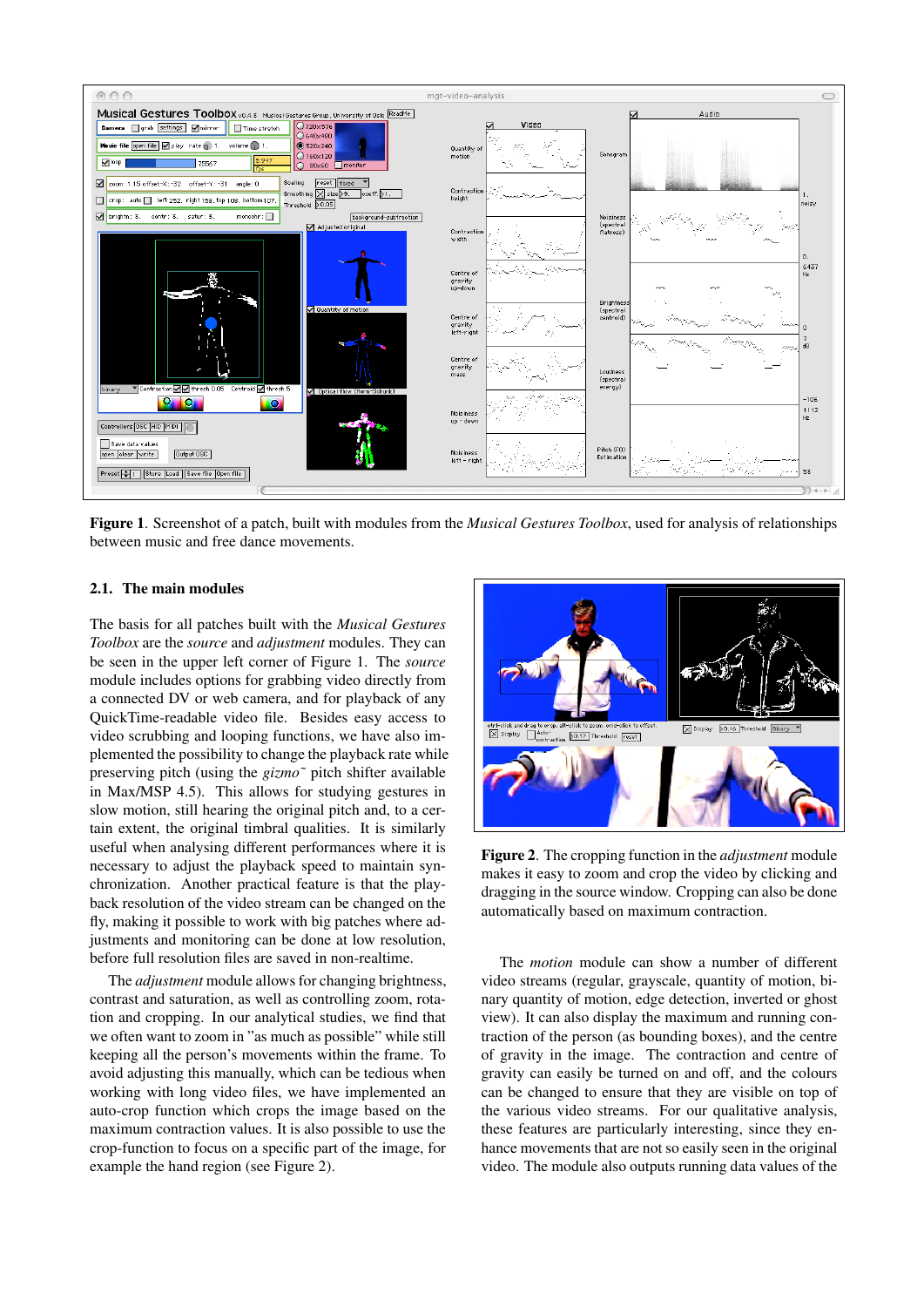| Input | OSC on                           | max<br>min. | values                      | MIDI on |                  | MIDI Range                 |    |     | values otlino inote-durichannel |
|-------|----------------------------------|-------------|-----------------------------|---------|------------------|----------------------------|----|-----|---------------------------------|
|       | $\times$ losc                    |             | 0.45                        |         | d X MIDI noteout |                            | 55 | 0.6 |                                 |
|       | <b>Selosc</b>                    |             | 0.42                        |         | ISIMIDI bendo    |                            | 70 | 0.6 |                                 |
|       | <b>X</b> losc<br>$6\overline{5}$ |             | 0.53 XMDI ctlout            |         |                  |                            | 57 | 0.6 |                                 |
|       |                                  |             | Network on Network settings |         |                  | MIDI device from Max/MSP 1 |    |     |                                 |

Figure 3. Screenshot from the *multicontrol* module where data from the various modules will be automatically detected, scaled to any selected value range and output as Open Sound Control (OSC) messages and/or MIDI.

contraction (height, width, area) and centre of gravity (x-, y-position, mass), which can be graphed with *multislider*, or sent to the *output* module.

## 2.2. Scalability and flexibility

Care has been taken to make the modules as scalable and flexible as possible, so that they can easily be changed and moved without the need to make any other adjustments in the patches. An example of this is how all the modules use the *mgt.scale* object which will automatically scale the values passing the object to floats between 0. and 1, based on the maximum and minimum values of the incoming streams. This works well for most purposes, but in cases where the values vary considerably over time, it might be more useful to turn on the running statistics which will only look at a certain time window. The scaling parameters can be set individually for each module or sent as global values. The same is the case for the *mgt.smooth* object which implements various types of smoothing.

All non-video data are sent as Open Sound Control (OSC) messages [13] between the modules. This makes it easy to save them to a text file, with the *output* module, using the Quicktime timecode as index value. The values can also be used to control external devices with the *multicontrol* module<sup>4</sup>, which will automatically recognize the active data streams, scale them to any selected range and output as OSC-messages on the network and/or to a MIDIdevice (Figure 3). We have also used the *multicontrol* module in conjunction with various consumer controllers such as gamepads, joysticks, Wacom tablets and iGesturepads. Due to the lack of consistency in the value ranges in the input data from such devices, it is of great help to have a tool that can automatically detect the incoming data streams, scale and output them in a consistent manner.

With the *preset* module all parameters can easily be stored and saved to XML-files (using the *pattr* objects available in Max/MSP 4.5).

It goes without saying that working with large video patches consumes a lot of CPU. The modules have been designed to automatically adjust when the resolution of the incoming video stream is changing, so changing the resolution in the *source* module will affect all connected modules accordingly. This makes it possible to work with



Figure 4. Example of a patch, built with the *posture* module, which saves a snapshot every time the change in quantity of motion is bigger than a chosen threshold value. The pictures shift from right to left, and the time code is shown for each captured frame. Here showing postures from a study of expressive gestures in clarinet performance.

unconventional video formats without ending up with output images that are stretched to fit the standard 4:3 format. It also makes it possible to design and test a setup at low resolution, and then save high-resolution files to disk (with the *output* module) for later playback. To further help in improving general performance, all modules are built so that different parts can easily be turned on or off to save processing power.

## 3. EXAMPLES OF USAGE

The patch in Figure 1 was built to study relationships between gestures and music in dance improvisations. The patch uses the *source*, *adjustment* and *motion* modules, combined with objects for background subtraction and calculation of optical flow from the *cv.jit* collection [10], and sound analysis (brightness, flatness, noisiness and pitch) using the analyzer~ object [5]. The possibility of having many different visual representations, as well as graphs of both gesture qualities and sound features, is of great help when we study correlations between gestures and sound. Since the graphing capabilities in Max are limited, we also use the *output* module to save data to file for further graphing and analysis in Matlab.

To help in studying salient postures, such as the extremes of movement trajectories, we have made a patch that takes running "snapshots" of the video stream and shows them next to each other (Figure 4). This is simply based on looking at when the change of quantity of motion goes above a certain threshold, and works quite well after some adjustments of the thresholds. We have also been experimenting with using Hidden Markov Models for recognising postures, and will continue to develop this in future versions [8]. Coupled with running "trajectories" of the movement, based on different types of delay effects (Figure 5), this helps in understanding how movement changes over time.

The modules have been designed so that they can be used several times in a patch, which makes it easy to quickly build setups for comparative analysis of multiple video

<sup>4</sup> The *multicontrol* module is based on the cross-platform application arj.MultiControl [6] resembling Steim's Junxion [11] but with more features and both OSC and MIDI output.